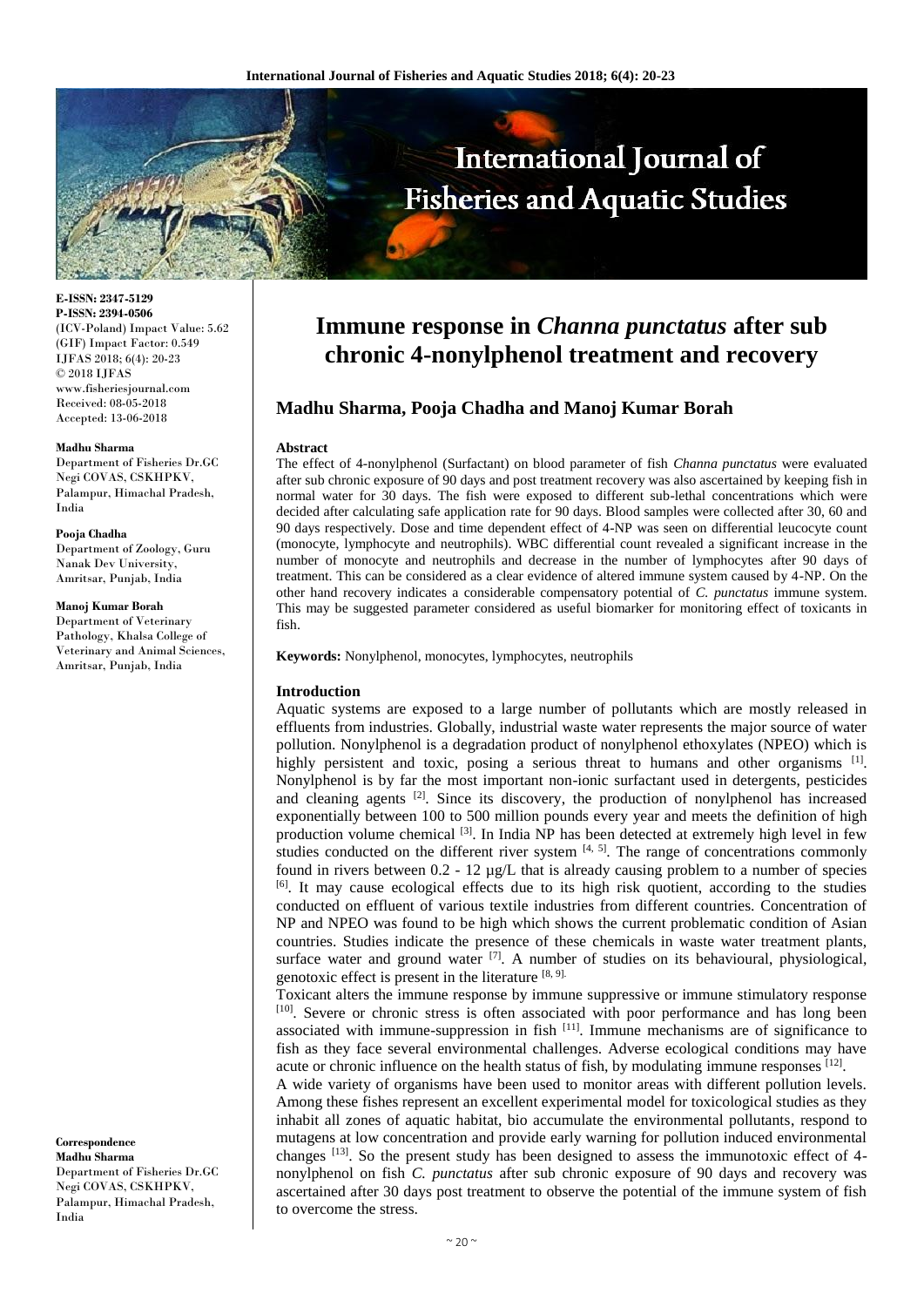# **Materials and Methods**

## **Experimental fish specimen and chemicals**

Freshwater air-breathing fish *C. punctatus* was procured from local sources. The specimens had an average weight and length of  $16.50 \pm 2.14$ g and  $11.40 \pm 2.01$ cm, respectively. Fish specimens were subjected to a prophylactic treatment by bathing twice in 0.05% potassium permanganate (KMnO4) for 2 minutes to avoid any dermal infections. The specimens were then acclimatized for two weeks under laboratory conditions in semi-static systems. They were fed with boiled eggs. The fecal matter and other waste materials were siphoned off daily to reduce the ammonia content in water. 4nonylphenol used in the present study was obtained from Himedia (India). A stock solution was prepared by dissolving NP in ethanol as a carrier solvent.

#### **Experimental fish specimens and chemicals**

To determine the 96-hour  $LC_{50}$  value of 4-nonylphenol, acute toxicity bioassay was conducted in a static system in the laboratory the test solution was changed every day to ensure that the chemical level stayed the same throughout the test period. The 96-hours  $LC_{50}$  value of 4-nonylphenol was determined as 1.27 mg/l for *C. punctatus* [**14]** , following the probit analysis method as described by Finney (1971). Safe application rate (SAR) was calculated using the formula given by Basak and Konar (1977). After calculating the SAR three sublethal concentrations were decided, which were  $1/10^{th}$ (0.15mg/l),  $1/15^{th}$  (0.10mg/l) and  $1/20^{th}$  (0.07 mg/l) of the SAR.

$$
\text{SAR}~=~\frac{\text{LC}_0\times\text{LC}_{100}}{\text{LC}_{50}}
$$

## **In-vivo exposure experiment**

The fish specimens were exposed to the three aforementioned test concentrations of 4-nonylphenol and in tap water and ethanol in a static renewal system with the change of test water every day to maintain concentration consistently. In order to eliminate the leaching potential of 4-nonylphenol, plastic material was avoided and glass aquaria of 200 liters capacity were used for the experiment. The exposure was continued up to 90 days, and blood sample were taken at the intervals of 30, 60, and 90 days at the rate of five different fish per interval. The specimens maintained in tap water were considered as negative control and those in ethanol as a positive control. After 90 days of exposure fish were kept in water without 4-nonylphenol for 30 days and at the end of 30 days recovery was ascertained.

### **Differential leucocyte count**

For differential leukocyte count blood smear was made immediately after taking blood. Dried at room temperature and then fixed in ethanol for 10 minutes. Differential leukocytes (lymphocytes, neutrophils and monocytes) were counted in blood smear after staining the slides with Wright stain for 30 minutes, dried and observed under microscope. 100 WBC's were counted with blood cell counter [**17]** .

## *Statistical Analysis*

The results are expressed as mean  $\pm$  S.E. The Tukey-HSD test was considered for multiple comparisons and designed to study significance of difference in the different leukocytes among treated and control groups at different time intervals. One way analysis of variance was applied to assess the effect of concentration and time duration.

#### **Results and Discussion**

A significant change in the number of differential leucocyte was observed after subchronic exposure of 4-NP to fish *C. punctatus*. The lymphocyte number decreased significantly, while monocyte and neutrophil number increase significantly (*p≤*0.05) with time duration as well as concentration when compared with control. The differential leucocyte count has been estimated in the study. The change in the differential WBCs count can be used an indicator of stress reaction and for immunity decrease after exposure to toxic substances<sup>18, 19</sup>. Despite some anatomical and physiological differences, the immune system of fish is similar to other vertebrates, and consists of various types of cells and chemical mediators. In fish, cellular and humoral, non-specific and specific immune mechanisms are present. The fish immune response may serve as an alternate or additional model for predicting the immunotoxicity of environmental contaminants as shown by many workers [20, 21].

Change in leucocyte number indicate the response of fish organism to stress reaction. The study shows that 4 nonylphenol caused immunological impairment in fish which weaken its immune system and may lead to severe physiological problems, ultimately leading to death of fish. The results also showed an increase in neutrophils and decrease in lymphocytes number and these results are in agreement with results of Davis *et al.* (2008). Dhanekar *et al.* (1985) reported the elevation in the number of lymphocytes, monocytes, neutrophils and eosinophils in *H. fossilis*. Differential leukocyte count showed a significant increase in the population of lymphocytes whereas neutrophils and monocytes were found to be decreased in *C. punctatus* after exposure to copper <sup>[24]</sup>. Similar increase in lymphocytes and decrease in neutrophils were found by Shahi *et al.*(2013) in fish *C. punctatus* after exposure to synthetic and plant origin pesticides and by Sampath *et al.* (1993) when they exposed Nile tilapia (*O. niloticus)* to a toxic environment. Decrease in monocyte number is observed by Venkatramana *et al.* (2013) in *C. carpio* in response to pyrethriod based pesticide. In contrast to this, Queensly *et al.* (2015) reported a significant decrease in lymphocytes, neutrophils and monocytes in *C. carpio* when exposed to cypermethrin. Decreased value of lymphocytes along with other haematological parameters was seen in *L. rohita* after exposure with butachlor <sup>[29]</sup>. Ajima *et al.* (2015) reported that when fish *C. gariepinus* were exposed with NPK fertilizer for 56 days, the number of neutrophils and monocytes get increased while lymphocyte number decreased.

The rate of recovery of *C. punctatus* exposed to 4-NP was examined by assessing responses of differential leucocyte count in treatment and post treatment tests. After 30 days recovery period a significant recovery was seen in all the parameters tested. The differential leucocyte count return to a normal level, if exposure to contaminants is discontinuous. The fish *C. gariepinus* exposed to Parquat dichloride recovered spontaneously and the aberrated parameters in all the treatments normalized after 12 days in insecticide free aquarium <sup>[31]</sup>. The fish species are able to overcome rapidly the toxic stress induced by insecticide flucycloxuron  $[32]$ . Kroupova *et al.* (2002) found that in common carp the values of haematocrit, erythrocyte count and Hb concentration after recovery were markedly lower as compared to after nitrite poisoning.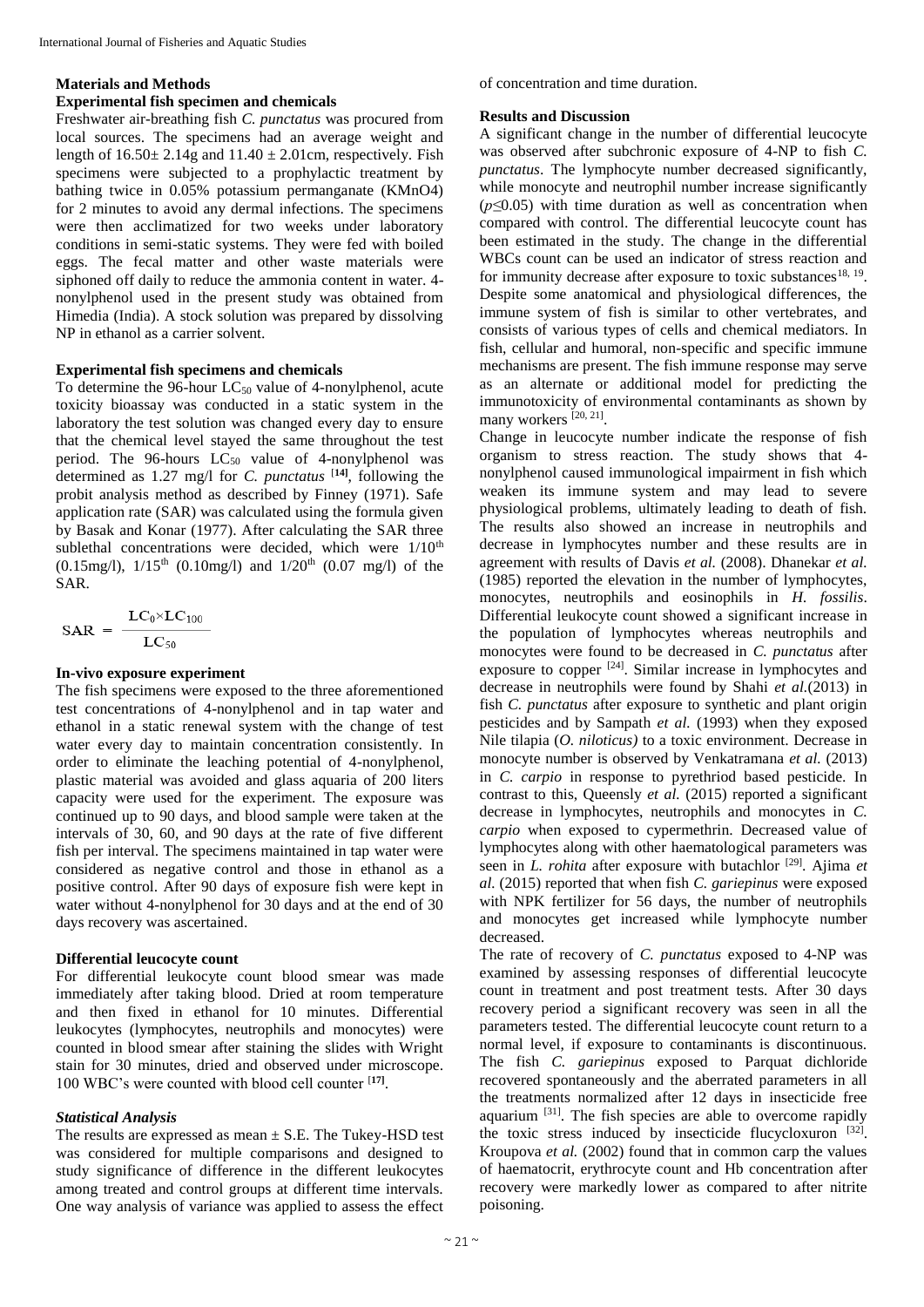| Table 1: Differential leukocyte count in fish C. punctatus after treatment with different concentrations of 4-NP for 30, 60 and 90 days. |  |  |
|------------------------------------------------------------------------------------------------------------------------------------------|--|--|
|                                                                                                                                          |  |  |

|             |                     | 30 Days                          | 60 Days                          | 90 Days                         |
|-------------|---------------------|----------------------------------|----------------------------------|---------------------------------|
|             |                     | <b>Treatments</b>                |                                  |                                 |
| Lymphocytes | Control             | $84.00 \pm 0.57$ <sup>a,p</sup>  | $84.00 \pm 0.57$ <sup>a,p</sup>  | $83.00 \pm 0.57$ <sup>a,p</sup> |
|             | Ethanol             | $82.33 \pm 0.33$ <sup>a,p</sup>  | $83.33 \pm 1.2$ <sup>a,p</sup>   | $84.00 \pm 0.57$ <sup>a,p</sup> |
|             | $0.07$ mg/l         | $78.00 \pm 0.57$ <sup>a,q</sup>  | $75.00 \pm 0.57$ b,q             | $72.00 \pm 0.33$ c,q            |
|             | $0.10 \text{ mg}/1$ | $76.00 \pm 0.57$ <sup>a,q</sup>  | $74.00 \pm 0.57$ <sup>a,qr</sup> | $71.00 \pm 0.57$ b.q            |
|             | $0.15 \text{ mg}/1$ | $71.33 \pm 0.8$ <sup>a,r</sup>   | $71.00 \pm 0.57$ <sup>a,r</sup>  | 70.66±0.33 <sup>a,q</sup>       |
| Neutrophils | Control             | $11.00 \pm 0.50$ <sup>a,p</sup>  | $11.66 \pm 0.30$ <sup>a,p</sup>  | $11.33 \pm 0.30^{a,p}$          |
|             | Ethanol             | $11.66 \pm 0.30$ <sup>a,p</sup>  | $11 \pm 0.50$ <sup>a,p</sup>     | $11.60 \pm 0.30$ <sup>a,p</sup> |
|             | $0.07 \text{ mg}/1$ | $12.66 \pm 0.30$ <sup>a,qr</sup> | $13.66 \pm 0.30$ ab,q            | $14.66 \pm 0.30 \overline{b,q}$ |
|             | $0.10 \text{ mg}/1$ | $14.33 \pm 0.30$ <sup>a,q</sup>  | $14.66 \pm 0.30$ <sup>a,q</sup>  | $15.66 \pm 0.30$ <sup>a,q</sup> |
|             | $0.15 \text{ mg}/1$ | $17.33 \pm 0.30$ <sup>a,r</sup>  | $18.66 \pm 0.30$ <sup>a,r</sup>  | $18.33 \pm 0.30$ a,r            |
| Monocytes   | Control             | $5.33 \pm 0.3^{a,p}$             | $5.33 \pm 0.6^{a,p}$             | $4.6 \pm 0.3^{a,p}$             |
|             | Ethanol             | $6\pm0.001^{a,p}$                | $5.33 \pm 1.25^{a,p}$            | $4.33 \pm 0.8^{a,p}$            |
|             | $0.07$ mg/l         | $6\pm0.001^{a,p}$                | $5.33 \pm 1.45^{b,p}$            | $4.33 \pm 0.8^{a,p}$            |
|             | $0.10 \text{ mg}/1$ | $9.33 \pm 0.3^{a,q}$             | $11.6 \pm 0.8$ <sup>ab,q</sup>   | $13.33 \pm 0.6^{b,q}$           |
|             | $0.15 \text{ mg}/1$ | $11.33 \pm 0.8$ <sup>a,q</sup>   | $10.33 \pm 0.3$ <sup>a,q</sup>   | $11 \pm 0.001^{a,q}$            |

\*-(*p≤*0.05) \*\*- (*p≤*0.01)

The values given as mean ±standard error. Different letters (a, b, c) between the columns are significantly different (Tukey's test, *p≤*0.01) and signify the effect of duration of exposure at each concentration. Similarly, different letters (p, q, r, s)

within the columns are significantly different (Tukey's test, *p*≤0.01) and signify the effect of different concentrations of 4nonylphenol at the same time interval.

**Table 2:** Values of different blood parameters after 90 days exposure and 30 days recovery.

|                    |             | $0.07$ mg/l                   | $0.10$ mg/l                   | $0.15$ mg/l                    |
|--------------------|-------------|-------------------------------|-------------------------------|--------------------------------|
| Lymphocytes        | Exposed gp  | $72.00 \pm 0.33$ <sup>a</sup> | $71.00 \pm 0.57$ <sup>a</sup> | $70.66 \pm 0.33$ <sup>a</sup>  |
|                    | Recovery gp | $81.33+0.3b$                  | $82.33+0.3b$                  | 81.00 $\pm$ 0.5 <sup>b</sup>   |
| Neutrophils        | Exposed gp  | $14.66 \pm 0.3$ <sup>a</sup>  | $15.66 \pm 0.3$ <sup>a</sup>  | $18.33 \pm 0.3$ <sup>a</sup>   |
|                    | Recovery gp | $10.33 \pm 0.3^{\mathrm{b}}$  | $10.66 \pm 0.6^{\mathrm{b}}$  | $11.33 \pm 0.3^{\mathrm{b}}$   |
| Monocytes          | Exposed gp  | $4.33 \pm 0.8$ <sup>a</sup>   | $13.33 \pm 0.6^{\text{a}}$    | $11.00 \pm 0.001$ <sup>a</sup> |
|                    | Recovery gp | 4.66 $\pm$ 0.3 <sup>b</sup>   | 4.66 $\pm$ 0.8 <sup>b</sup>   | $6.00 \pm 0.57$ b              |
| **- $(p \le 0.01)$ |             |                               |                               |                                |

The values given as mean ±standard error. Different letters (a, b) are significantly different (Tukey's test, *p≤*0.01) and signify the difference between exposed and recovery group.

## **Conclusion**

4-nonylphenol has immunosuppressive effect on fish *C. punctatus* after sub chronic exposure. These alterations may suppress normal growth, reproduction, immunity and even survival of fish in natural environment. But the values of all the parameters returns to normal level after recovery period that showed great potential of fish *C. punctatus* to overcome stress condition.

## **Acknowledgment**

The authors are sincerely thankful to Head, Department of Zoology for providing laboratory facility. The authors are sincerely thankful to DST-PURSE for funds.

## **References**

- 1. He N, Sun X, Zhang Y, Sun K, Liu W, Duan S. Removal and biodegradation of nonylphenol by four freshwater microalgae. International Journal of Research and Public Health. 2016; 13(12):1239
- 2. Tato T, Salgueiro-Gonzalez, Leon VM, Gonzalez S, Beiras R. Ecotoxicological evaluation of risk posed by bisphenol A, triclosan and 4-nonylphenol in costal water using early life stages of marine organism (Isochrysis galbana, Mytilus galloprovincialis, Paracentrotus lividus and Acartia clause. Environmental Pollution. 2018;

232:173-182.

- 3. EPA. Nonylphenol (NP) and Nonylphenol Ethoxylates (NPEs) Action Plan. February, 2014.
- 4. Gautam GJ, Chaubeb R, Joya KP. Toxicity and tissue accumulation of 4-nonylphenol in the catfish Heteropneustes fossilis with a note on prevalence of 4- NP in water samples. 2015; 3:1 e981442.
- 5. Selvaraj KK, Shanmugam G, Sampath S, Larsson DG J, Ramaswamy BR. GC–MS determination of bisphenol A and alkylphenol ethoxylates in river water from India and their ecotoxicological risk assessment. Ecotoxicology and Environmental Safety**.** 2014; 99:13-20.
- 6. Araujo FG, Bauerfeldt GF, Cid YP. Nonylphenol: properties, legislation, toxicity and determination. Anais da Academia Brasileira de Ciencias. 2017 http://dx.doi.org/10.1590/0001-376520170023
- 7. Sharma M, Chadha P. Toxicity of non-ionic surfactant 4 nonylphenol an endocrine disruptor: A review. International Journal of Fisheries and Aquatic Studies. 2018; 6(2):190-197.
- 8. Sharma M, Chadha P. Study on DNA damaging effects of 4-nonylphenol using erythrocytes from peripheral circulation, gill and kidney of fish *Channa punctatus*. Journal of Environmental Biology. 2016; 37(2):313-318.
- 9. Sharma M, Chadha P. Widely used non-inonic surfactant 4-nonylphenol: showing genotoxic effects in various tissues of *Channa punctatus.* Environmental Science and Pollution Research, 2017. http://dx.DOI 10.1007/s11356- 017-8759